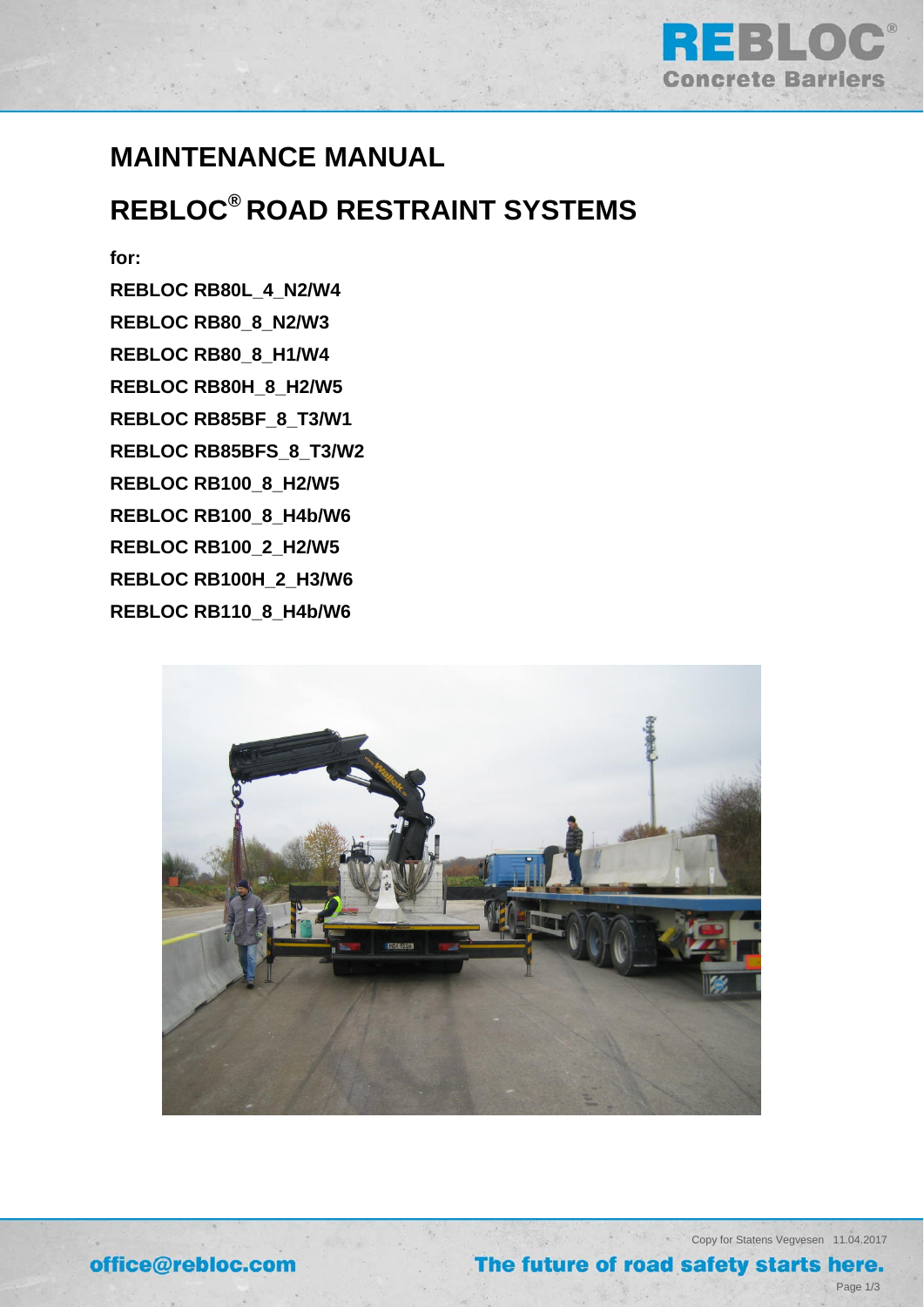

### **1. General**

The REBLOC<sup>®</sup> road restraint system is very maintenance friendly. There are no required loose parts and accessories, and the connecting coupling is integrated into the element. For the same reason the REBLOC® system provides maximum safety against vandalism. In general no regular maintenance work is required.

Maintenance work may be necessary after the occurrence of a vehicle(s) impact. Depending on the severity of the impact between the vehicle(s) and the REBLOC<sup>®</sup> safety barrier there are various scenarios:

- 1) If there are just scratches and / or abrasion marks visible but no cracks and no deflection of the system no maintenance / repair works is necessary.
- 2) If there is no damage / crack formation visible, nevertheless the system has been displaced, it is sufficient to replace the effected barriers in their original location (see installation instructions).
- 3) If there are cracks with a width > 0,2mm or parts of the reinforcement exposed because of concrete spalling the functionality of the barrier is ensured. Nevertheless to ensure long term performance the affected barriers must be replaced or refurbished.
- 4) When there are severe cracks and / or severe concrete spalling and / or damage / deformations are visible to the connection coupling, so that the barrier system functionality can no longer be guaranteed, the effected safety barriers elements must immediately be replaced.
- 5) In the case of the RB80H 8 it must be additionally checked after an impact, if damages appear in the area of the tongue and groove. If so, the respective elements need to be replaced.
- 6) After an impact at the REBLOC NB-product range, it needs to be checked, if the elastomer bearings are still in position. If not, the noise barrier elements need to be lifted with a suitable crane and the elastomer bearings need to be repaired or replaced. Damaged absorbers do not influence the function of the vehicle restraint system. In this case the noise barrier elements or single absorber blocks can be replaced, to avoid an optical or acoustic impairment.

The above also applies to the safety barrier system terminal elements and their anchoring system. It is extremely important in cases of potential damage to the anchoring foundation to inspect the anchoring bolts and the anchoring plate.

Copy for Statens Vegvesen 11.04.2017

Page 2/3